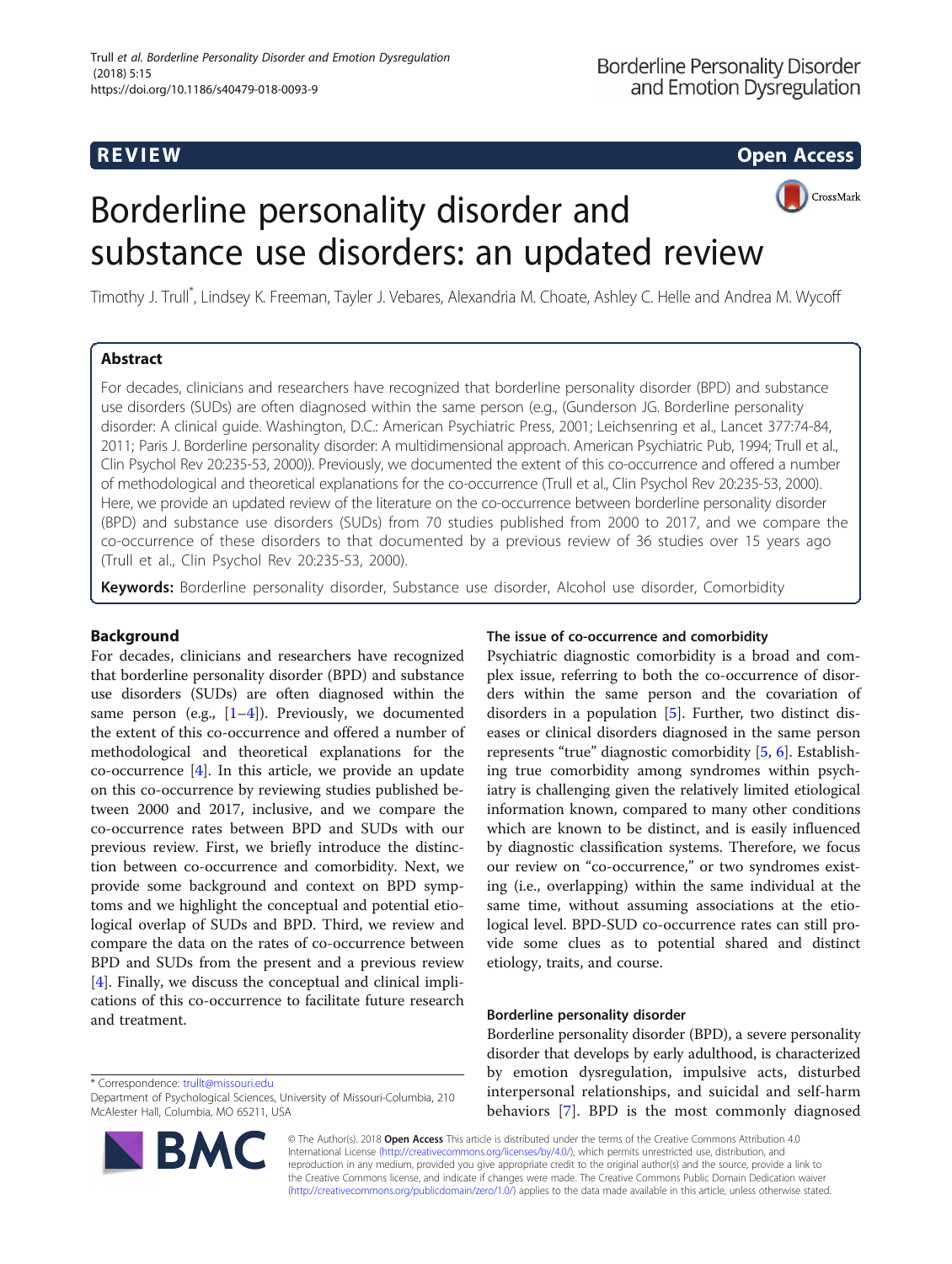personality disorder in both inpatient and outpatient settings [\[2](#page-9-0), [8\]](#page-9-0), and recent estimates suggest that BPD is relatively prevalent in nonclinical populations as well (range 2–3%) [[9](#page-9-0)–[11\]](#page-9-0).

Although BPD is presented as a categorical disorder (i.e., present versus absent) in the DSM-5 [[7\]](#page-9-0), the evidence for dimensional approaches to pathological personality traits, and psychopathology more broadly, have a robust evidence base [[12](#page-9-0)]. There are significant limitations with categorizing BPD, including heterogeneity within the categories, arbitrary cut-points, and high diagnostic co-occurrence [\[13](#page-9-0), [14](#page-9-0)]. Dimensional approaches are consistent with the current state of classification research in the field, and this is also true for BPD. For instance, BPD can be conceptualized as maladaptive variants of general personality traits from the Five Factor Model, primarily represented by high neuroticism, antagonism, and disinhibition [\[15\]](#page-9-0). This is largely consistent with the DSM Alternative Model (DSM-AM) representation of BPD [[7](#page-9-0)]. However, given that the studies in this updated review utilized the categorical classification of BPD as is currently retained in DSM-5, we will focus on the categorical diagnoses of BPD (and SUDs). Nevertheless, we do discuss trait-based, dimensions that may be relevant to an understanding of the co-occurrence and comorbidity of BPD and SUDs.

Disorders with the highest rates of co-occurrence with BPD are mood, anxiety, substance use, and non-BPD personality disorders  $[2, 8, 10]$  $[2, 8, 10]$  $[2, 8, 10]$  $[2, 8, 10]$  $[2, 8, 10]$  $[2, 8, 10]$ . Considering both personality disorder and non-personality disorder co-occurrence, it appears that very few patients with a BPD diagnosis fail to meet criteria for another psychiatric diagnosis. These findings are consistent with the view that BPD represents a level of personality organization/dysfunction that cuts across existing diagnostic categories [[16,](#page-9-0) [17](#page-9-0)]. Not surprisingly, substantial levels of impairment are associated with BPD; individuals diagnosed with BPD are prone to attempt suicide, seek and utilize health care services, and report significant levels of impairment in personal, role, and social functioning [\[1](#page-9-0)–[3,](#page-9-0) [10](#page-9-0)].

#### Co-occurrence with substance use disorders (SUDs)

As noted by Trull et al. [[4\]](#page-9-0), the co-occurrence of BPD and SUDs can be understood from both methodological and theoretical perspectives. First, the association between these two disorders in studies may be due to methodological artifacts. For example, chronic, excessive use of substances as well as problems due to excessive use are potential indicators of the BPD diagnosis (i.e., the BPD impulsivity criterion [[7\]](#page-9-0)). To address this potential artifact, researchers have examined co-occurrence independent from these shared features and established that substantial co-occurrence remains (e.g., see  $[18,$  $[18,$  $[18,$ [19\]](#page-9-0)). This suggests that co-occurrence between the two

disorders is not primarily a function of symptom overlap. Another potential methodological problem in assessing this co-occurrence is that many studies of substance-using samples are cross-sectional, and the active or withdrawal phases of substance use are characterized by features that resemble criteria of BPD (e.g., affective instability, interpersonal problems [\[7](#page-9-0)]). Thus, it is critical that assessors establish the experience of these BPD symptoms outside of any intoxication or withdrawal phase of substance use. Finally, the co-occurrence may be primarily due to a shared third variable that is etiologically relevant to both disorders (e.g., childhood trauma, family history of disinhibitory psychopathology). Therefore, it is crucial to assess individuals for relevant third variables to rule out this potential explanation. Relatedly, one disorder may be more likely to develop from the other (or vice versa) or the two disorders may reciprocally affect the maintenance of the other. Cross-sectional research designs cannot adjudicate the direction of causal influence; only longitudinal studies can address this issue.

Concerning theoretical influences on co-occurrence, both emotion dysregulation as well as impulsivity figure prominently in etiological accounts of both disorders [[20\]](#page-10-0). For example, several criteria for BPD reference negative affectivity and affective instability (e.g., chronic feelings of emptiness, affective instability, anger dysregulation [\[7](#page-9-0)]). According to major theories of SUDs, emotion dysregulation also plays a role in the development of excessive substance use and problems related to use [[20,](#page-10-0) [21\]](#page-10-0). This may be most pronounced in later stages of addiction that are characterized by withdrawal and heightened negative affect [[22](#page-10-0)]. Specifically, the use of substances may be an attempt to regulate negative emotions, through a negative reinforcement process, and coping with negative affect is one of the leading motivations relevant to substance use (e.g.,  $[23]$  $[23]$  $[23]$ ). As for impulsivity, this major personality feature of BPD can lead to a number of negative consequences including substance abuse and dependence. Etiological theories of SUDs also implicate impulsivity, especially in the early stages of addiction, and there is evidence that those higher in impulsivity may be more likely to experience tension reduction following substance use (i.e., a pharmacological vulnerability [[20,](#page-10-0) [24\]](#page-10-0)). In addition to examining the co-occurrence of BPD and SUDs, the examination of underlying factors like emotion dysregulation and impulsivity that cut across these disorders can guide research in assessing shared etiology, treatment, and clinical course. With these issues in mind, we now turn to our updated review of the co-occurrence of BPD and SUDs.

#### Method

### Search protocol

To obtain a current estimate of the co-occurrence between SUDs and BPD we conducted a comprehensive,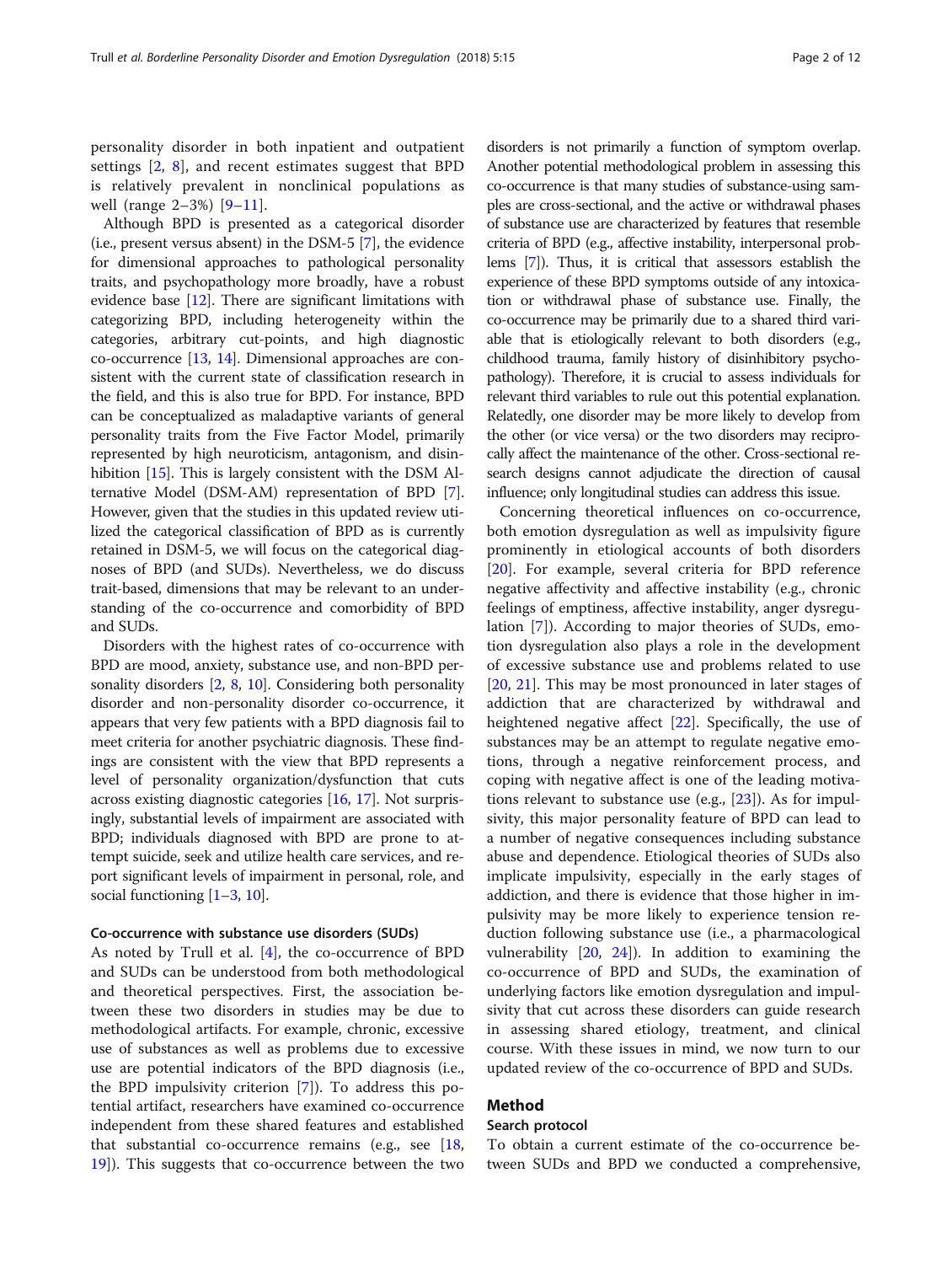systematic literature search in English language journals from 2000 to 2013 (inclusive), with an updated search for articles from 2014 to 2017 (inclusive). A review of the articles from the initial search has been published [[25\]](#page-10-0). For both the initial and updated search, search terms combined ("borderline personality disorder" OR BPD) with any of the following: (substance OR "substance use disorder" OR abuse OR dependence OR alcohol OR "alcohol use disorder"). The term "structured interview" was an option to refine search results. Searches queried PubMed and PsycINFO. In the updated search, Google Scholar was also queried. We reviewed titles and abstracts and evaluated articles that were returned from searches. We included the 40 studies from the initial search (2000–2013 [[25](#page-10-0)]) and another 30 studies from our updated search (2014–2017). See Fig. 1 for PRISMA Flow Diagram of study selection and exclusion process [[26\]](#page-10-0).

### Inclusion and exclusion criteria

Inclusion criteria required each study to (a) use structured interviews using diagnostic criteria from the DSM-IV or DSM-5 to diagnose BPD, (b) use structured interviews using diagnostic criteria from the DSM-IV or DSM-5 to diagnose SUDs or sample adults in current treatment for SUDs, and (c) present sample characteristics such that co-occurrence rates between BPD and SUDs could be calculated. We excluded studies that had constraints on samples such that other comorbidities were excluded in original samples (i.e., no current substance use, no bipolar disorder, no other Axis I disorders, etc.). We also excluded studies that recruited specifically for the co-occurrence between BPD and SUDs.

In the event that multiple articles reported on the same sample of participants, we included only the article with the largest sample size. Other articles with smaller subsets of the larger sample were excluded to avoid "double counting" such data.<sup>1</sup> In total, data from 70 studies are reported here in Tables [1](#page-3-0) and [2](#page-5-0).

### Results

### Borderline personality disorder among persons with substance use disorders

Table [1](#page-3-0) presents the rates of BPD diagnoses in those with SUDs, focusing on studies that include a SUD index sample that provides a count of individuals who were also diagnosed with co-occurring BPD. Studies are sorted and presented, in order, by setting: (a) solely inpatient; (b) solely outpatient; (c) forensic; (d) community; or (e) a combination of sampling methods.

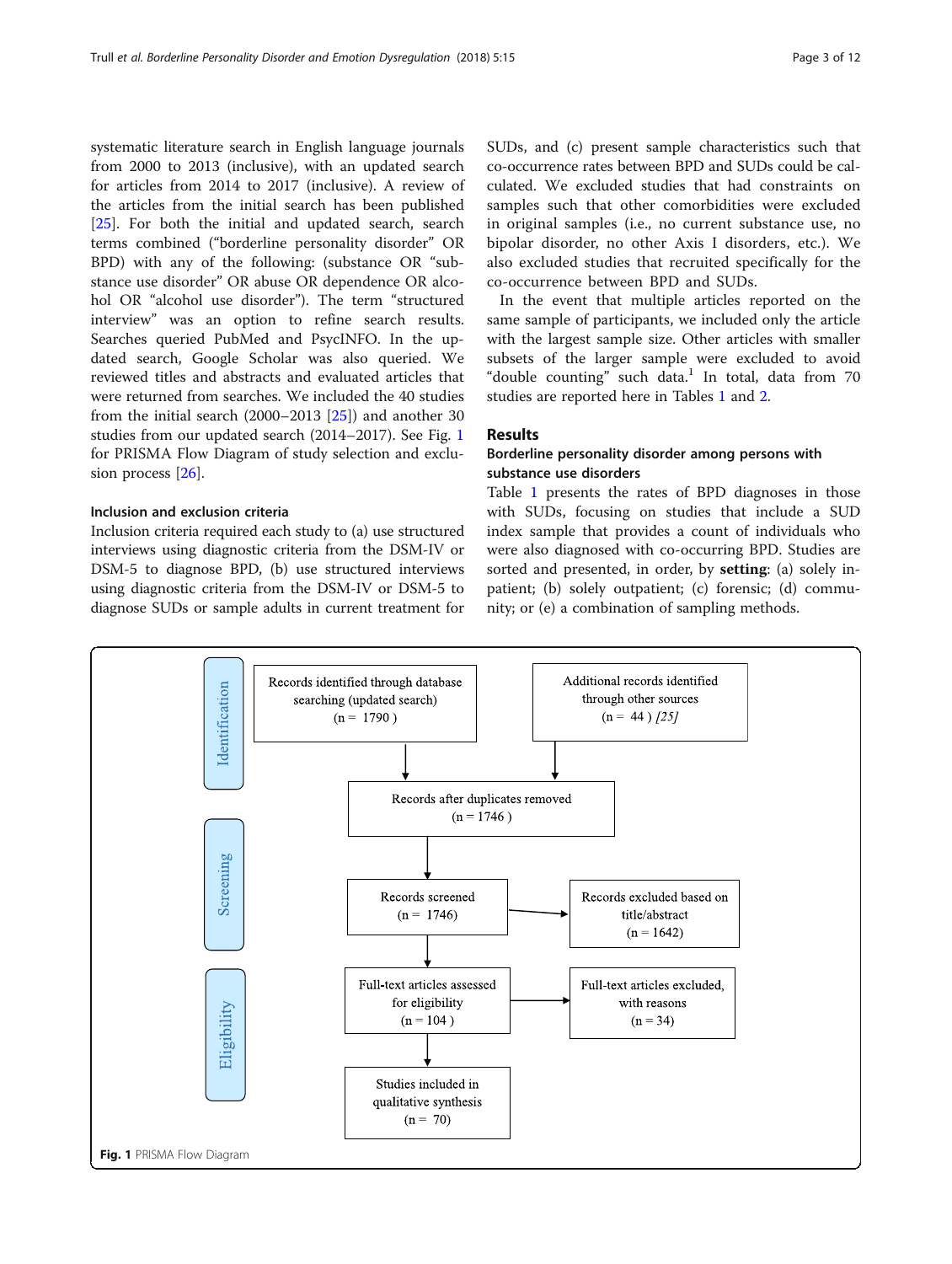|                                                                    | <b>I</b> LICYCLE OF COLLOLOR DED THEIRIVIQUALS WILL JUD |                          |            |                                                   |                  |                |
|--------------------------------------------------------------------|---------------------------------------------------------|--------------------------|------------|---------------------------------------------------|------------------|----------------|
| Reference                                                          | Sample                                                  | Diagnostic<br>Instrument | N with SUD | % female                                          | Mean<br>Age (SD) | N with BPD (%) |
| Anestis, Gratz, Bagge,<br>& Tull, 2012 [40]                        | Inpatient - C                                           | SCID-I/P;<br>DIPD-IV     | 176        | 35.8                                              | 36.12 (10.33)    | 53 (30.1)      |
| Bardeen et al., 2014 [41]                                          | Inpatient (cocaine<br>dependence) - C                   | DIPD-IV                  | 58         | 45                                                | 44.5 (6.6)       | 22 (38.0)      |
| Bornovalova et al.,<br>2008 [42]                                   | Inpatient - C                                           | SCID                     | 76         | 32.9                                              | 42.2(8.2)        | 24 (31.6)      |
| Bottlender, Preuss,<br>& Soyka, 2006 [43]                          | Inpatient (alcohol<br>dependence) - C                   | SCID-II                  | 237        | 18.1                                              | $42.0$ (--)      | 42 (17.9)      |
| Dixon-Gordon, Tull,<br>& Gratz, 2014 [44]                          | Residential SUD - C                                     | SCID-I;<br>DIPD-IV       | 246        | 36.2                                              | 35.6 (10.1)      | 83 (33.7)      |
| Dunsieth et al., 2004<br>$[45]$                                    | Residential (sex offenders<br>without paraphilias) - C  | <b>SCID</b>              | 26         | 0.0                                               | 39.0 (6.1)       | 4(15.4)        |
| Gonzalez, 2014 [46]                                                | Inpatient Detoxification<br>Unit - $C$                  | PAS                      | 53         | 45.3                                              | 38.66 (8.45)     | 11(21)         |
| Gratz & Tull, 2010 [47]                                            | Inpatient (cocaine<br>dependence) - C                   | SCID-IV;<br>DIPD-IV      | 61         | 46.0                                              | 44.45 (7.05)     | 24 (39)        |
| Kopetz et al., 2014 [48]                                           | Residential SUD - C                                     | SCID-I;<br>SCID-II       | 211        | 32                                                | 45 (7.05)        | 58 (27.49)     |
| Krieger et al., 2016 [49]                                          | Inpatient - $C$                                         | SCID-I;<br>SCID-II       | 101        | 30.7                                              | 40.3 (12.6)      | 12(11.9)       |
| Modestin et al., 2001<br>[50]                                      | Inpatient (opioid<br>dependence) - C                    | SCID-II                  | 100        | 0.0                                               | $29.7 (-)$       | 51 (51.0)      |
| Preuss et al., 2001 [51]                                           | Inpatient (alcohol<br>dependence) - C                   | <b>SCID</b>              | 135        | 20.7                                              | 41.8(8.8)        | 23 (17.0)      |
| Ross et al., 2003 [52]                                             | Inpatient - $C$                                         | SCID                     | 100        | 19.0                                              | 37.1(9.3)        | 39 (39.0)      |
| Tull, Gratz, & Weiss,<br>2011 [53]                                 | Inpatient - $C$                                         | DIPD-IV;<br>SCID-I/P     | 94         | 44.7                                              | 36.0 (10.07)     | 31 (33.0)      |
| Vergara-Moragues,<br>González-Saiz, Lozano,<br>& García, 2013 [54] | Inpatient (cocaine<br>dependence) - C                   | PRISM                    | 218        | 8.7                                               |                  | 30 (13.8)      |
| Webber et al., 2015 [55]                                           | Inpatient - $C$                                         | SCID-II                  | 235        | 53                                                | 30.06 (8.41)     | 120(51.3)      |
| Yang, Liao, Wang,<br>Chawarski, & Hao,<br>2015 [56]                | Inpatient (heroin<br>dependence) - C                    | SCID-I;<br>SCID-II       | 1002       | 30.04                                             | 33 (6.8)         | 226 (22.6)     |
| Zikos, Gill, & Charney,<br>2010 [57]                               | Inpatient (AUDs) - C                                    | SCID-I;<br>SCID-II       | 138        | 33.0                                              | 44 (9.7)         | 19 (13.0)      |
| Ball, 2007 [58]; Ball &<br>Cecero, 2001 [59]                       | Outpatient (opioid<br>dependence) – C                   | SCID-II                  | 78         | 54.0 (of those with 37.4 (5.9)<br>PD <sub>s</sub> |                  | 23 (29.5)      |
| Barral et al., 2017 [60]                                           | Outpatient - C                                          | SCID-I;<br>SCID-II       | 937        | 23.5                                              | 37.83 (10.05)    | 128 (13.7)     |
| Becker, Añez, Paris, &<br>Grilo, 2010 [61]                         | Outpatient (AUD-L) - L                                  | S-DIPD-IV                | 130        | 31.0                                              | 37.4 (10.5)      | 39 (30.0) - C  |
| Casadio et al., 2014 [62]                                          | Outpatient - C                                          | SCID-II                  | 320        | 26.3                                              | 40.9 (10.8)      | 48 (15)        |
| Dammann et al., 2017<br>[63]                                       | Outpatient (opioid<br>dependence) - C                   | SCID-II                  | 26         | 34.6                                              | 41(6.8)          | 3(11.5)        |
| DeMarce, Lash, Parker,<br>Burke, & Brambow,<br>2013 [64]           | Outpatient - C                                          | SCID-I;<br>SCID-II       | 183        | 0.04                                              | 50.1(8.3)        | 16(8.7)        |
| Echeburua et al., 2005<br>[65]                                     | Outpatient (alcohol<br>dependence) - C                  | SCID-I<br><b>IPDE</b>    | 30         | 0.0                                               |                  | 0(0.0)         |
| Echeburua, et al., 2007 [66]                                       | Outpatient (alcohol<br>dependence) - C                  | SCID-I;<br><b>IPDE</b>   | 158        | 34.8                                              | $43.4 (-)$       | 8(5.1)         |
| Hunter-Reel, Epstein,                                              | Outpatient (AUD) - C                                    | SCID-II                  | 102        | 100                                               | 45.05 (9.19)     | 6(5.88)        |

#### <span id="page-3-0"></span>Table 1 Prevalence of comorbid BPD in individuals with SUD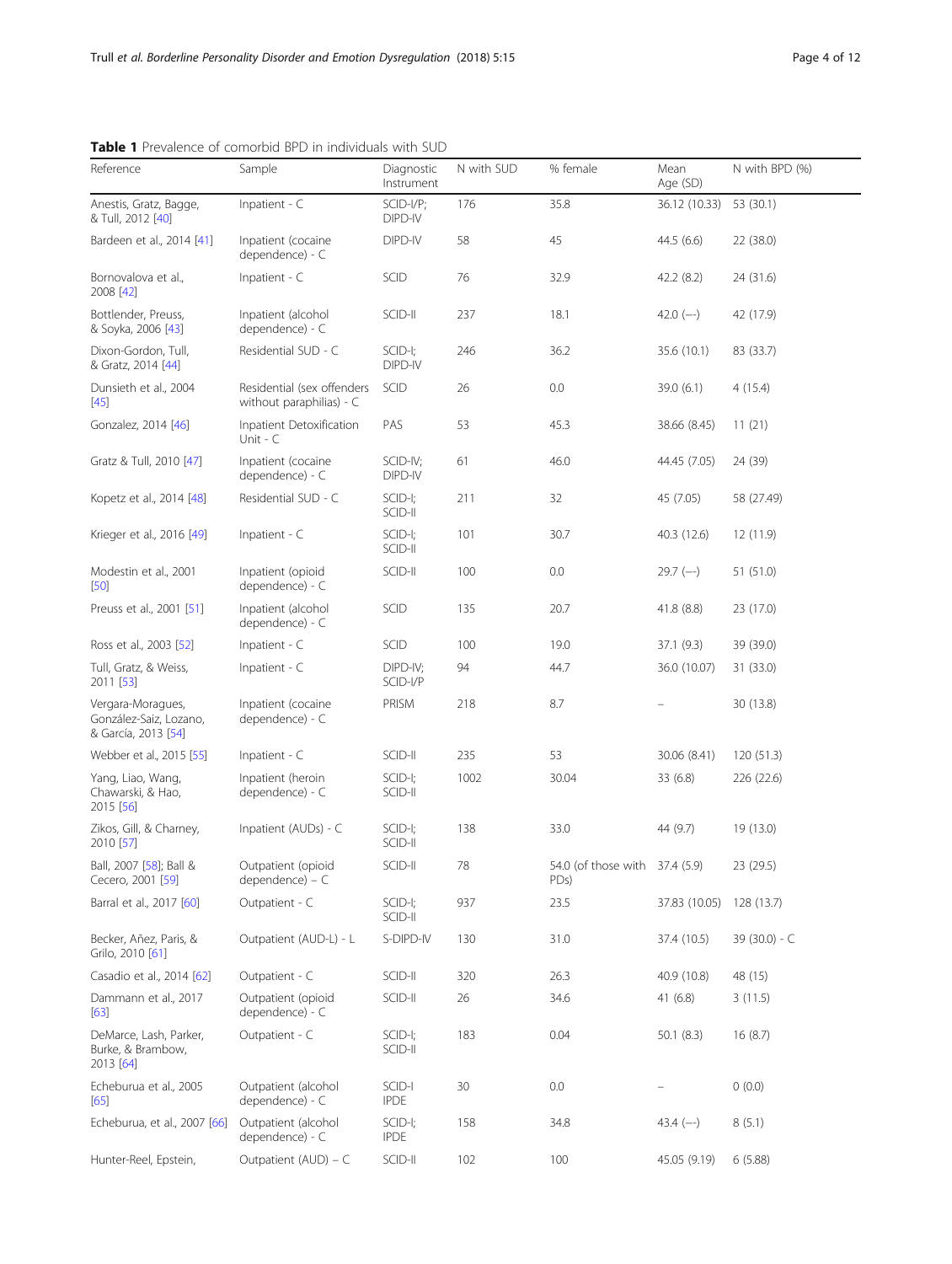| Reference                                                  | Sample                                                                    | Diagnostic<br>Instrument | N with SUD                                                  | % female | Mean<br>Age (SD) | N with BPD (%)                                                                              |
|------------------------------------------------------------|---------------------------------------------------------------------------|--------------------------|-------------------------------------------------------------|----------|------------------|---------------------------------------------------------------------------------------------|
| McCrady, & Eddie,<br>2014 [67]                             |                                                                           |                          |                                                             |          |                  |                                                                                             |
| Kidorf et al., 2015 [68]                                   | Outpatient (opioid<br>dependence) - C                                     | SCID-I;<br>SCID-II       | 125                                                         | 53.6     | 39.1 (10.2)      | 34 (27.2)                                                                                   |
| Kok, de Haan, Wieske,<br>de Weert, & de Jong,<br>2017 [69] | Outpatient - C                                                            | SIDP-IV                  | 102                                                         | 19.6     | 40.7 (10.8)      | 2(2)                                                                                        |
| Palmer et al., 2003 [70]                                   | Outpatient (opioid<br>dependence) - C                                     | <b>SCID</b>              | 107                                                         | 53.0     | 43.1(6.6)        | 40 (37.4)                                                                                   |
| Ralevski et al., 2007 [71]                                 | Outpatient (alcohol<br>dependence) - C                                    | SCID                     | 225                                                         | 2.7      | $47.0$ (--)      | 68 (30.2)                                                                                   |
| Zimmerman et al., 2005<br>$[72]$                           | Outpatient (MIDAS) - C                                                    | SCID-I;<br>SIDP-IV       | 85                                                          |          |                  | 15 (17.6)                                                                                   |
| Chapman & Cellucci,<br>2007 [73]                           | Incarcerated - C                                                          | TAAD:<br>SCID-II         | 58 with Alcohol<br>Dependence<br>73 with Drug<br>Dependence | 100      |                  | 14 (24.1) of those with<br>alcohol dependence<br>21 (28.8) of those with<br>drug dependence |
| Grella et al., 2008 [74]                                   | Incarcerated (prison-<br>based substance abuse<br>treatment program) - C  | SCID-II                  | 280                                                         | 35.0     | $34.8$ (--)      | 37 (13.2)                                                                                   |
| Mir et al., 2015 [75]                                      | Incarcerated - C                                                          | MINI;<br>SCID-II         | 93                                                          | 100      |                  | 16(17)                                                                                      |
| Fenton et al., 2011 [76]                                   | Community (NESARC) - C                                                    | <b>AUDADIS-IV</b>        | 613                                                         | 32.5     |                  | 138 (22.49) of those with<br>drug dependence                                                |
| Whitbeck, Armenta, &<br>Welch-Lazoritz, 2015 [77]          | Homeless community - C                                                    | CIDI;<br>DIPD-IV         | 47                                                          | 100      | 38.9 (10.22)     | 25 (53.19)                                                                                  |
| Comin et al., 2016 [78]                                    | Outpatient + Inpatient<br>Detoxification Unit<br>(cocaine dependence) - C | PRISM                    | 143                                                         | 18.18    | 34.28 (8.01)     | 34 (23.8)                                                                                   |
| Daigre et al., 2015 [79]                                   | Clinical <sup>a</sup> - C                                                 | EuropASI;<br>SCID-II     | 512                                                         | 24.1     | 38.8 (10.1)      | 66 (12.9)                                                                                   |
| Hasin et al., 2006 [80]                                    | Inpatient & outpatient - L                                                | PRISM-IV                 | 285                                                         | 46.0     | 36.3(8.8)        | 56 (19.5) - L                                                                               |
| Malik, Chand, Marimuthu,<br>& Suman, 2017 [81]             | Inpatient & outpatient<br>$(AUD) - C$                                     | MINI;<br>SCID-II         | 35                                                          | 100      | 38.51 (7.42)     | 6(17)                                                                                       |
| Ross et al., 2005 [82]                                     | Outpatient, residential,<br>community (heroin<br>dependence) - C          | <b>CIDI</b>              | 825                                                         | 35.0     | 29.5 (7.8)       | 388 (47.0)                                                                                  |
| Rubio et al., 2007 [83]                                    | Inpatient & outpatient<br>(alcohol dependence) - C                        | SCID                     | 247                                                         | 0.0      | $40.3$ (--)      | 29 (11.7)                                                                                   |
| Torrens et al., 2004 [84]                                  | Inpatient & outpatient - C SCID                                           |                          | 105                                                         | 31.0     | 33.3 (7.7)       | 7(6.7)                                                                                      |
| Torrens et al., 2004 [84]                                  | Inpatient & outpatient - C                                                | <b>PRISM-IV</b>          | 105                                                         | 31.0     | 33.3 (7.7)       | 12(11.4)                                                                                    |
| Wapp et al., 2015 [85]                                     | Inpatient & outpatient - C SCID-II; MINI                                  |                          | 1205                                                        | 47.1     | 35.6 (9.9)       | 172 (14.3)                                                                                  |

|  | Table 1 Prevalence of comorbid BPD in individuals with SUD (Continued) |  |  |  |  |
|--|------------------------------------------------------------------------|--|--|--|--|
|  |                                                                        |  |  |  |  |

NR denotes studies in which the raw count of individuals with BPD was not provided

C Current diagnoses were reported. L Lifetime diagnoses were reported

AUDADIS Alcohol Use Disorder and Associated Disabilities Interview Schedule, CIDI Composite International Diagnostic Interview, DIPD Diagnostic Interview for DSM-IV Personality Disorders, EuropASI European Addiction Severity Index, IPDE International Personality Disorder Examination, MINI Mini-International Neuropsychiatric Interview, PAS Personality Assessment Schedule, PRISM Psychiatric Research Interview for Substance and Mental Disorders, SCID Structured Clinical Interview for DSM-IV Disorders, SIDP-IV Structured Interview for DSM-IV Personality, TAAD Triage Assessment for Addictive Disorders <sup>a</sup> <sup>a</sup>Did not specify if the sample was inpatient or outpatient

Overall, the co-occurrence rates between current SUDs<sup>2</sup> and current BPD in these studies ranged from 0 to 53.19%. Across all studies reporting current diagnoses, a total of 10,086 individuals were sampled with SUDs (or receiving treatment for addiction), and 2228 (22.1%) of these individuals were also diagnosed with BPD. Please note that, throughout the rest of this article, we use the term " % with xxx" to indicate the total number of index (co-occurring) cases divided by the total number of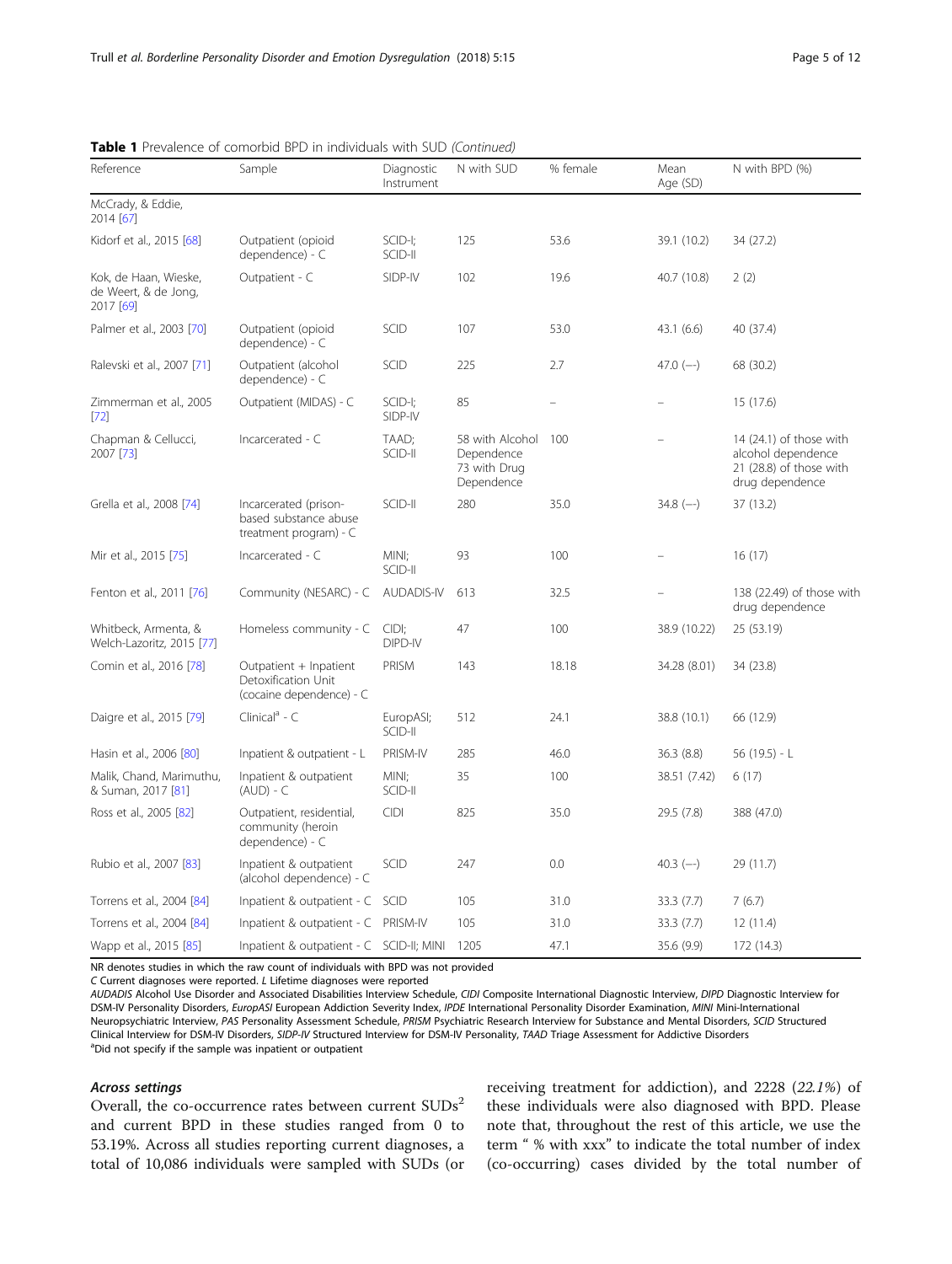<span id="page-5-0"></span>

| Table 2 Prevalence of co-morbid SUD in individuals with BPD  |                          |                                   |                |                             |                                   |                                                                                                                                                                                                                                                                                                                                                                  |
|--------------------------------------------------------------|--------------------------|-----------------------------------|----------------|-----------------------------|-----------------------------------|------------------------------------------------------------------------------------------------------------------------------------------------------------------------------------------------------------------------------------------------------------------------------------------------------------------------------------------------------------------|
| Reference                                                    | Sample                   | Instrument<br>Diagnostic          | N with<br>BPD  | % female                    | Mean Age (SD)                     | N with SUD (%)                                                                                                                                                                                                                                                                                                                                                   |
| Tadić et al., 2009 [27]                                      | U<br>Inpatient -         | M-CIDI; SCID-I;<br><b>II-diDS</b> | 169            | 70.0                        | 32.9 (9.1)                        | $115(68.0) - L$<br>47 (28.0) - C                                                                                                                                                                                                                                                                                                                                 |
| Asnaani et al., 2007 [86]                                    | Outpatient - C           | SCID; SIDP-IV                     | 237            | 72.6                        | 31.6(8.6)                         | 105(44.3)                                                                                                                                                                                                                                                                                                                                                        |
| Chen et al., 2007 [87]                                       | Outpatient - C           | SCID-I; SCID-II; IPDE             | 184            | 100                         | 31.0(8.0)                         | 82 (44.6)                                                                                                                                                                                                                                                                                                                                                        |
| Comtois et al., 2003 [88]                                    | Outpatient - L           | SCID-I; PDE                       | 29             | 76.0                        |                                   | 25 (86.2)                                                                                                                                                                                                                                                                                                                                                        |
| Frias et al., 2017 [89]                                      | Outpatient - C           | SCID-I; SCID-II                   | 102            | 91.2                        | 35.99 (11.9)                      | 35 (34.3)                                                                                                                                                                                                                                                                                                                                                        |
| Hidalgo-Mazzei, Walsh, Rosenstein, &<br>Zimmerman, 2015 [90] | Outpatient (MIDAS) -     | SCID; SIDP-IV                     | 389            | 717                         | 32.32 (10)                        | Hallucinogens use disorders = 17 (4.37)<br>Polysubstance use disorder = 38 (9.77)<br>Cannabis use disorders = 121 (31.11)<br>Stimulant use disorders $= 11$ (2.83)<br>Cocaine use disorders = $61$ (15.68)<br>Sedative use disorders = 16 (4.11)<br>Opioid use disorders = 28 (7.2)<br>Any $SUB = 281 (72.24)$<br>Other SUDs $= 4$ (1.03)<br>$AUDs = 248(63.75)$ |
| Johnson et al., 2003 [91]                                    | Outpatient - C           | SCID-I; DIPD-IV                   | 240            | 72.9                        | $31.9(-)$                         | 157 (65.4)                                                                                                                                                                                                                                                                                                                                                       |
| Lane, Carpenter, Sher, & Trull, 2016<br>[66]                 | Outpatient - C           | SCID-I; SCID-II                   | 95             |                             |                                   | 18 (32.1)                                                                                                                                                                                                                                                                                                                                                        |
| Maraz et al., 2016 [93]                                      | Outpatient - C           | AUDIT; SCID-II                    | $\frac{1}{10}$ | 54.5                        | 34.6 (9.8)                        | 25 (22.7) with DUD<br>49 (44.5) with AUD                                                                                                                                                                                                                                                                                                                         |
| Neacsiu et al., 2015 [94]                                    | Outpatient - C, L        | SCID-1; SCID-11                   | $\gtrsim$      |                             | 35.4 (11.6)                       | $17(85) - L$<br>$2(10) - C$                                                                                                                                                                                                                                                                                                                                      |
| Perroud et al., 2016 [95]                                    | Outpatient - L           | SCID-II; DIGS                     | 116            | $-61.4$                     | 31.5 (9.74)                       | 67 (62) with substance dependence<br>65 (60.2) with alcohol dependence                                                                                                                                                                                                                                                                                           |
| Riihimäki, Vuorilehto, & Isometsä, 2013<br>[96]              | Outpatient - C           | SCID-I/P; SCID-II                 | 35             | 86.0                        | 37.3 (13.7)                       | 10 (29.0)                                                                                                                                                                                                                                                                                                                                                        |
| Turner et al., 2015 [97]                                     | Outpatient - L           | SCID-I; SCID-II                   | 46ª            | 91.3                        | 31.55 (10.36)                     | 21 (45.5) with Substance Abuse or<br>32 (69) with any SUD<br>23 (50) with Alcohol Abuse or<br>Dependence<br>Dependence                                                                                                                                                                                                                                           |
| Welch & Linehan, 2002 [98]                                   | Outpatient - C           | SCID-I; PDE; SCID-II              | 122            | 100                         | $31.0(-)$                         | 47 (35.5) with DUD                                                                                                                                                                                                                                                                                                                                               |
| Chapman & Cellucci, 2007 [73]                                | Incarcerated - C         | TAAD; SCID-II                     | 50             | 100                         |                                   | 14 (28.0) with AUD<br>21 (42.0) with DUD                                                                                                                                                                                                                                                                                                                         |
| Wetterborg, Langstrom, Andersson, &<br>Enebrink., 2015 [99]  | Probation/Parole - C     | SCID-II; MINI                     | $\equiv$       | $\circ$                     | 33.3 (7.9)                        | 7 (63.6) with AUD<br>8 (72.7) with DUD                                                                                                                                                                                                                                                                                                                           |
| Baschnagel et al., 2013 [100]                                | Community - C            | SIDP-IV; CDIS; MINI               | 57             | 80.0 - of those with<br>SUD | 38.0 (9.9) - of those with<br>SUD | 35 (69.0)                                                                                                                                                                                                                                                                                                                                                        |
| Carpenter, Wood, & Trull, 2016 [101]                         | ÷,<br>Community (NESARC) | AUDADIS-IV                        | 1030           |                             |                                   | Alcohol use disorder = 604 (63.08);                                                                                                                                                                                                                                                                                                                              |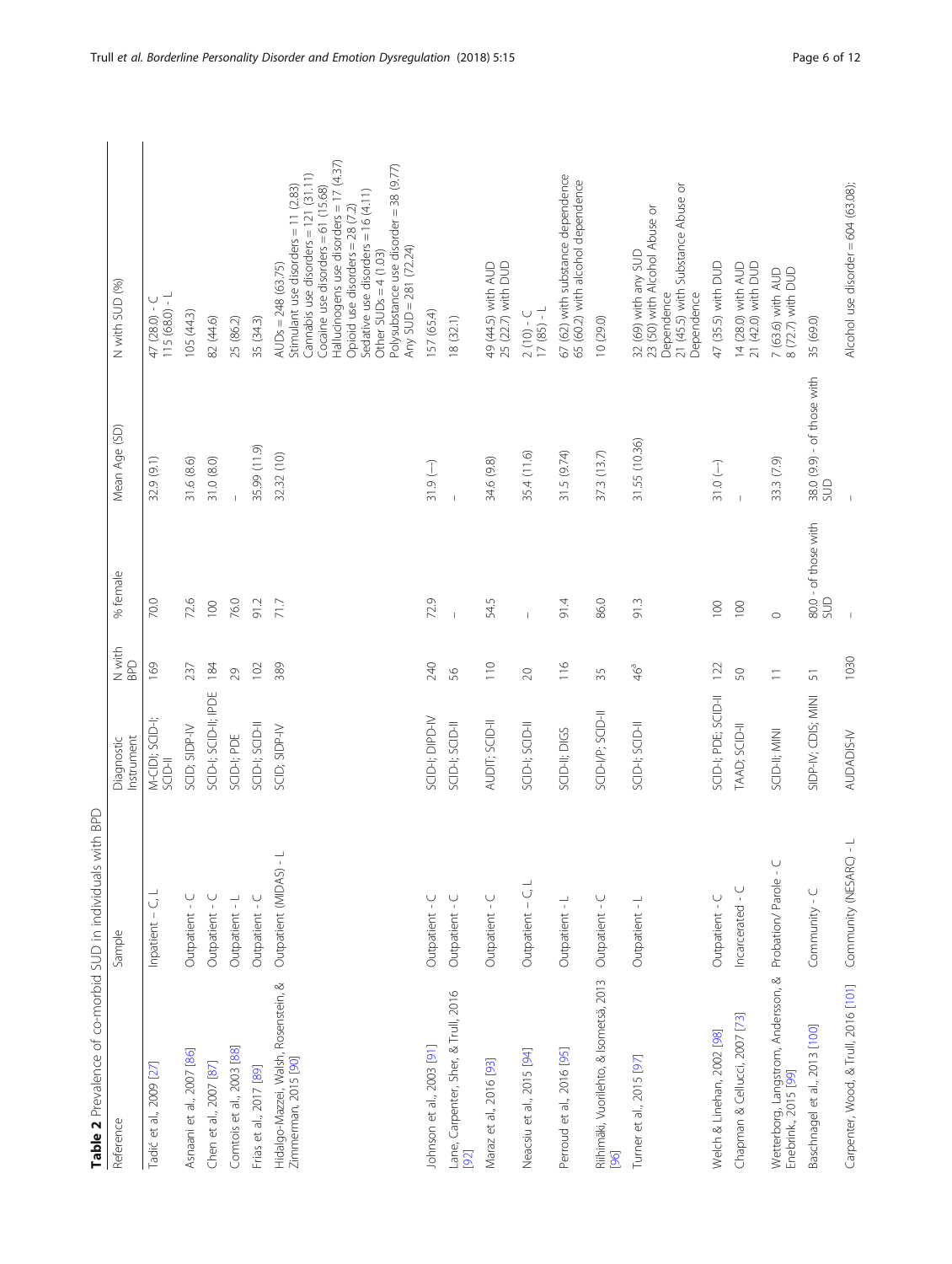| change in the state of the state of the state of the state of the state of the state of the state of the state of the state of the state of the state of the state of the state of the state of the state of the state of the                                                                                                                                                                                                                 |                                                               |                             |                      |          |               |                                                                                                                                                                                                                                                                                                                                                                                                                                                |
|-----------------------------------------------------------------------------------------------------------------------------------------------------------------------------------------------------------------------------------------------------------------------------------------------------------------------------------------------------------------------------------------------------------------------------------------------|---------------------------------------------------------------|-----------------------------|----------------------|----------|---------------|------------------------------------------------------------------------------------------------------------------------------------------------------------------------------------------------------------------------------------------------------------------------------------------------------------------------------------------------------------------------------------------------------------------------------------------------|
| Reference                                                                                                                                                                                                                                                                                                                                                                                                                                     | Sample                                                        | nstrument<br>Diagnostic     | N with<br><b>GdG</b> | % female | Mean Age (SD) | N with SUD (%)                                                                                                                                                                                                                                                                                                                                                                                                                                 |
|                                                                                                                                                                                                                                                                                                                                                                                                                                               |                                                               |                             |                      |          |               | Amphetamine use disorder = 90 (9.43%);<br>Hallucinogen use disorder = 75 (9.67%)<br>Cannabis use disorder = 281 (30.98%);<br>Tranquilizer use disorder = 69 (7.88%)<br>Cocaine use disorder = $148$ (16.73%);<br>Opiate use disorder $= 114$ (13.23%),<br>Sedative use disorder = 86 (8.43%);<br>Inhalant use disorder = 25 (2.93%);                                                                                                           |
| Tomko, Trull, Wood, & Sher, 2014                                                                                                                                                                                                                                                                                                                                                                                                              | Community (NESARC-Revised) - AUDADIS-IV                       |                             | 1030                 | 573      | 41.8          | 805 (78.2)                                                                                                                                                                                                                                                                                                                                                                                                                                     |
| Widom, Czaja, & Paris, 2009 [102]                                                                                                                                                                                                                                                                                                                                                                                                             | $Commonunity - C$                                             | DIPD-R; DIB-R;<br>DIS-III-R | 112                  | Ĭ.       |               | 70 (62.7) with AUD<br>62 (55.5) with DUD                                                                                                                                                                                                                                                                                                                                                                                                       |
| Barone, Fossati, & Guiducci, 2011<br>[103]                                                                                                                                                                                                                                                                                                                                                                                                    | Inpatients & outpatients - C                                  | SCID; SCID-I                | 140                  | 61.0     | 32.39 (9.54)  | 40 (29.0) with AUD<br>40 (29.0) with SUD                                                                                                                                                                                                                                                                                                                                                                                                       |
| Berenson et al., 2016 [104]                                                                                                                                                                                                                                                                                                                                                                                                                   | Outpatient & community (not all SID-P-IV<br>in treatment) - C |                             | 35                   | 85.7     |               | 9 (25.7) with Dependence<br>5 (14.3) with Abuse                                                                                                                                                                                                                                                                                                                                                                                                |
| McCormick et al., 2007 [105]                                                                                                                                                                                                                                                                                                                                                                                                                  | Inpatient, outpatient,<br>community - C                       | SCID-I; SIDP-W              | 163                  | 84.7     | $31.0(-)$     | 77 (47.2) with DUD<br>82 (50.3) with AUD                                                                                                                                                                                                                                                                                                                                                                                                       |
| Walter et al., 2009 [106]                                                                                                                                                                                                                                                                                                                                                                                                                     | Inpatients & outpatients - C                                  | SCID-I/P; DIPD-IV           | 175                  | 75.0     | 32.1 (7.8)    | 96 (54.9%) DUD<br>91 (52.0%) AUD                                                                                                                                                                                                                                                                                                                                                                                                               |
| Disorder Examination, MMM Mini-International Neuropsychiatric Interview, PDE Personality Disorders Examination, SCD Structured Clinical Interview for DSM-IV Disorders, SIDP-IV Structured Interview for DSM-IV<br>NR denotes studies in which the raw count of individuals with BPD was not provided<br>C Current SUD rates were reported. L Lifetime SUD rates were reported<br>Personality, TAAD Triage Assessment for Addictive Disorders |                                                               |                             |                      |          |               | AUDAD/S Alcohol Use Disorder and Associated Disabilities Interview Schedule, AUDIT Alcohol Use Disorders Identification Test, CID/ Composite International Diagnostic Interview, CD/S Diagnostic Interview Schedule-<br>Computerized for DSM-IV, DIB-R Revised Diagnostic Interview for Sorderlines, Di65 Diagnostic Interview for Genetic Studies, DIPD Diagnostic Interview for DSM-IV Personality Disorders, IPDE International Personality |

Table 2 Prevalence of co-morbid SUD in individuals with BPD (Continued) **Table 2** Prevalence of co-morbid SUD in individuals with BPD (Continued)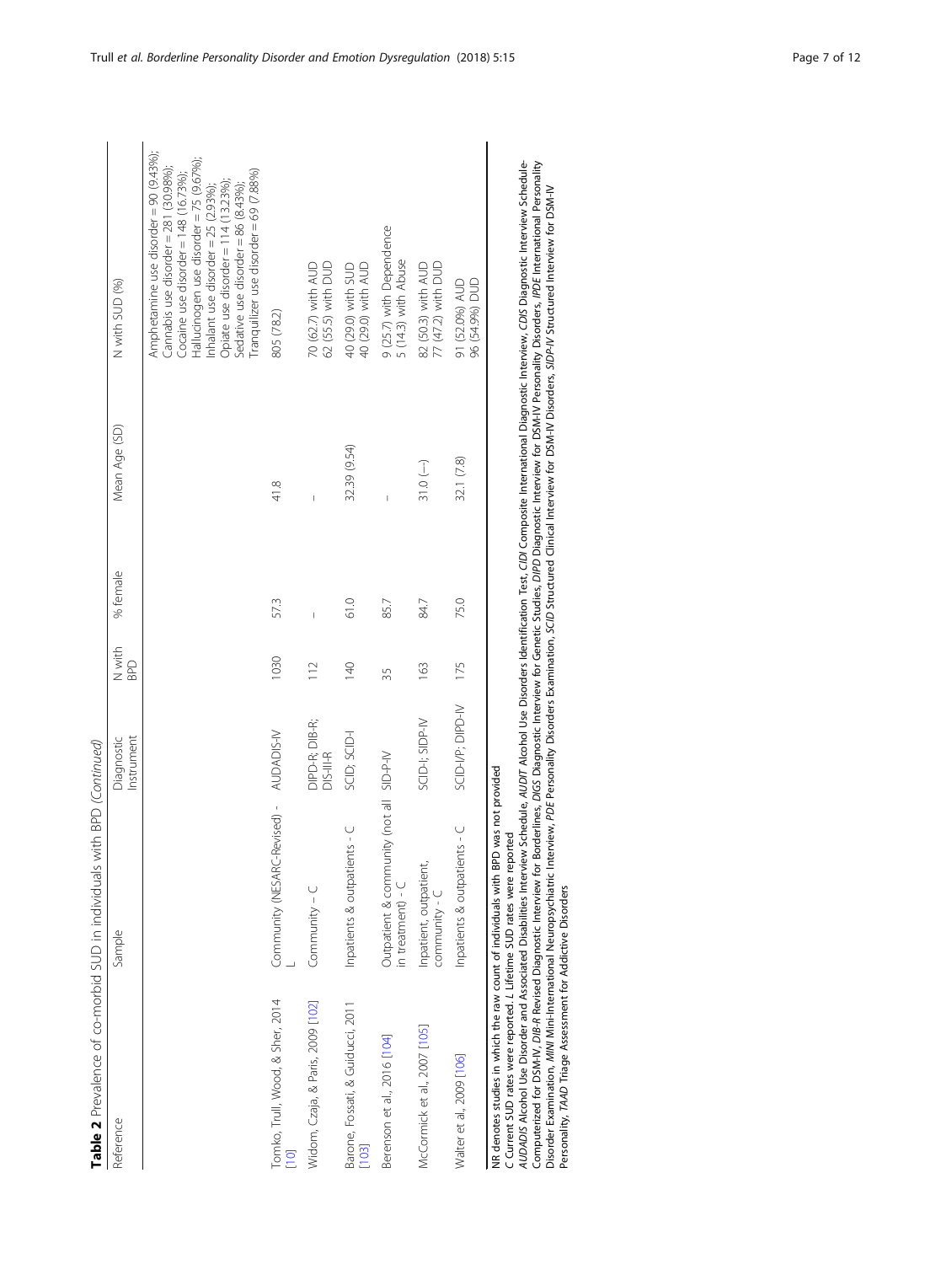those receiving the other diagnosis, across all studies (i.e., a weighted average).

Ten studies specifically reported the co-occurrence rate of those with current BPD among individuals diagnosed with current AUD/alcohol dependence, ranging from 0 to 30.2% (total  $n$  across studies = 1495; % with  $BPD = 16.99\%$ ). Four studies sampled those with current cocaine dependence and reported a co-occurrence rate with current BPD between 13.8 and 39% (total n across studies =  $631$ ; % with  $BPD = 22.03$ %). Seven studies sampled those with opioid dependence (including heroin dependence) and reported a co-occurrence rate with BPD between 11.5 and 51% (total *n* across studies = 2263; % with  $BPD = 33.80\%$ ).

Eighteen of the studies reported in Table [1](#page-3-0) recruited exclusively from inpatient or residential treatment settings. Out of the overall sample reported in these studies with a current SUD or currently in treatment for addiction  $(n = 3267)$ , 26.7% of individuals also met criteria for current BPD. Of the 14 studies that recruited exclusively from outpatient settings (total  $n = 2478$ ), 15.8% also met criteria for BPD. Eight of the studies reported in Table [1](#page-3-0) recruited participants from a combination of different settings (inpatient, outpatient, and/or community). These studies were not counted in the estimates of the inpatient and outpatient samples alone. Of the 3177 total individuals with current SUDs sampled in these combined setting studies, 23.5% were also diagnosed with BPD. Finally, three studies reported the co-occurrence between current SUDs and current BPD in forensic samples (total  $n = 446$ ; 16.6% with BPD) and two studies reported the current co-occurrence rates in community samples (total  $n = 660$ ; 24.7% with BPD).

#### Substance use disorders among persons with borderline personality disorder

Table [2](#page-5-0) presents the rates of SUDs in those with BPD, focusing on studies including a BPD index sample, as well as a count of individuals who were also diagnosed with concurrent SUDs. Once again, we organized studies by setting: solely inpatient, solely outpatient, forensic, community, and a combination of sampling methods.

Co-occurrence rates between BPD and current SUDs reported in these studies (excluding those reporting on AUD specifically) ranged from 10 to 72.7% (% with current SUD = 45.46%). Rates between BPD and lifetime SUDs reported in these studies ranged from 45.5 to 86.2% (% with lifetime SUD = 75.28%). Eleven studies reported the co-occurrence between BPD and AUD specifically, ranging from 28 to 63.6% for current AUD

diagnoses (total *n* across studies = 761; % with current AUD = 46.39%) and 50% to 63.7% for lifetime AUD diagnoses (total *n* across studies = 1581; % with lifetime AUD = 59.46%). Finally, four studies reported the rates of a current drug use disorder (DUD; i.e., an SUD other than AUD) diagnosis in those with BPD, ranging from 28.57 to 72.73% (total  $n$  across studies = 423; % with current  $DUD = 39.24\%$ ).<sup>3</sup>

Only one study reported in Table [2](#page-5-0) recruited exclusively from an inpatient setting [\[27](#page-10-0)]. Sixty eight percent of that sample met criteria for a lifetime SUD and 27.8% of the sample met criteria for a current SUD. Thirteen studies reported in Table [2](#page-5-0) recruited from outpatient settings. Out of the overall combined sample in these studies reporting lifetime rates in outpatient settings  $(n = 600)$ , 81.2% also met criteria for a lifetime SUD. Out of the overall combined sample in these studies reporting current diagnoses in outpatient settings  $(n = 1106)$ , 48.8% also met criteria for a current SUD. Thirty four percent of the combined BPD sample in the two studies reporting from a forensic setting met criteria for a current AUD. Forty seven percent of the combined BPD sample in the two forensic studies met criteria for a current DUD.

Four of the studies reported in Table [2](#page-5-0) recruited participants from a combination of different settings (inpatient, outpatient, and/or community). These studies were not counted in the estimates of the inpatient and outpatient samples alone. Three of these studies reported rates of AUD in BPD samples (combined  $n = 478$ ; % with a current  $AUD = 47.5%$ ). Four of these studies reported rates of DUDs in BPD samples (combined  $n =$ 513; % with a current DUD = 44.3%).

#### Comparison to our previous review

Using similar search strategies and inclusion/exclusion criteria, Trull et al. [\[4](#page-9-0)] reviewed 36 studies published over a ten-year period, from 1987 to 1997 inclusive. Across studies that reported rates of the general category of SUD (i.e., the particular substance was not specified), 57.4% of participants with BPD received a SUD diagnosis. Across those studies that provided rates of AUD (abuse or dependence) in BPD participants, 48.8% met criteria for an alcohol use disorder. Finally, 38.0% of participants with BPD met criteria for a DUD (abuse or dependence).

The comparable rates from the present review are: (1) 45.46% of participants with BPD received a current unspecified SUD diagnosis (i.e., the particular substance was not specified), and 75.28% of participants with BPD received a lifetime unspecified SUD diagnosis; (2) 46.39% of participants with BPD received a current AUD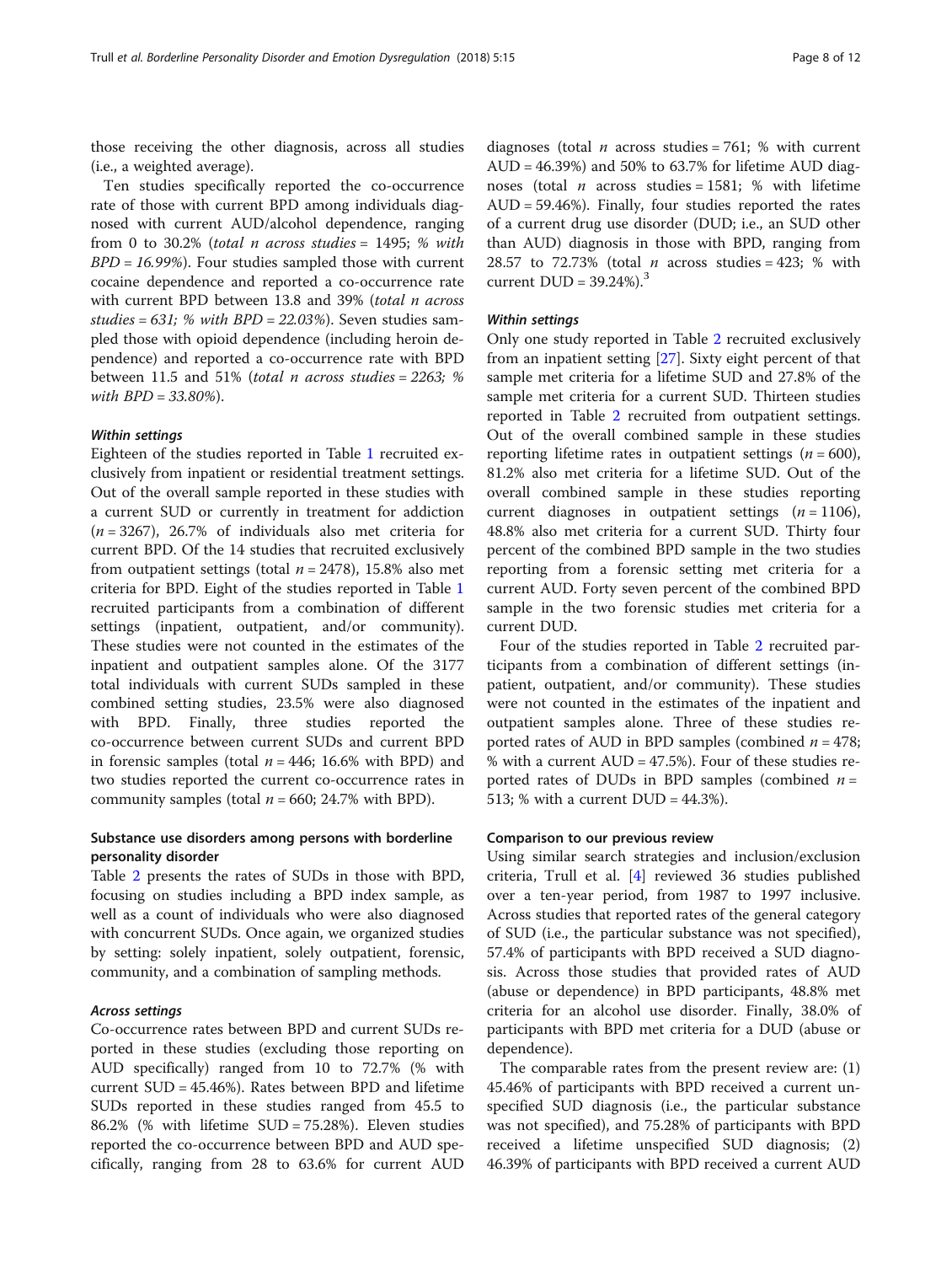diagnosis, and 59.46% of participants with BPD received a lifetime AUD diagnosis; and (3) 39.24% of participants with BPD met criteria for a current DUD.

Concerning co-occurrence rates of BPD diagnoses in participants with one or more SUDs (abuse or dependence), Trull et al. [\[4](#page-9-0)] reported that among those with unspecified SUD (i.e., single or multiple unspecified SUDs), 27.4% met diagnostic criteria for BPD. Focusing on specific, primary SUD diagnoses, 14.3% of those with alcohol abuse/dependence met criteria for BPD, 16.8% of those with cocaine abuse/dependence also received a BPD diagnosis, and 18.5% of those with opioid abuse/dependence met criteria for BPD. The comparable rates from the present review are: (1) among those with unspecified SUD, 22.1% met diagnostic criteria for BPD, (2) 16.99% of those with alcohol use disorder met criteria for BPD, (3) 22.03% of those with cocaine dependence met criteria for BPD, and (4) 33.80% of those with opioid dependence met criteria for BPD.

#### Conclusions

As in our earlier review [[4\]](#page-9-0), our updated review of 70 studies demonstrates that BPD frequently co-occurs with SUDs, and these relations are apparent in both clinical populations and the general population. The estimates from our two reviews are fairly consistent, despite the range of populations sampled as well as the more recent time frame in the current review (i.e., 2000–2017). Approximately half of those with BPD also have at least one current SUD, most commonly AUD. Among those with a current SUD, approximately 25% also meet criteria for BPD. As for specific SUD diagnoses, those with current opioid, cocaine, and alcohol use disorder most frequently received a BPD diagnosis.

The research reviewed in this update maintained similar categorical, conceptualizations of BPD as the studies in the previous review. However, some methodological differences were present given the timeframe of the review periods. Specifically, the studies included in this updated review utilized DSM-IV or DSM-5 SUD criteria (i.e., different criteria and a different time-frame), whereas the previous review primarily included DSM-III and DSM-III-R criteria. Furthermore, the initial review primarily included studies reporting lifetime SUD diagnoses, while the current review included many studies reporting current SUD diagnoses.

As noted above, this co-occurrence can be understood in a number of ways from a theoretical perspective. Contemporary theories suggest that emotion dysregulation as well as impulsivity figure prominently in the development of both disorders [\[20](#page-10-0), [21](#page-10-0), [28](#page-10-0), [29](#page-10-0)]. Furthermore, BPD-SUD co-occurrence may reflect common etiological processes with early expression of impaired impulse control and affective dysregulation in these conditions [\[20](#page-10-0)]. Concerning this purported common vulnerability, there is evidence from twin studies indicating that BPD and SUDs may share genetic influences. For example, studies have reported significant genetic correlations between borderline personality traits (BPTs) and substance use among adolescents and young adults [[30\]](#page-10-0), between BPTs and nicotine and cannabis use [\[31](#page-10-0)], between BPTs and alcohol, nicotine, and alcohol dependence [\[32\]](#page-10-0), and between BPD symptoms and alcohol and cannabis use as well as alcohol and cannabis use disorders [\[33,](#page-10-0) [34\]](#page-10-0). Importantly, Few et al. [[32\]](#page-10-0) provided some evidence suggesting that the genetic correlation between BPD and SUDs may be due to shared personality traits such as neuroticism/affective instability. Findings such as these reinforce the utility of a dimensional perspective in pointing to shared, underlying etiological factors that may help to explain the observed co-occurrence of psychiatric disorders.

These findings, in concert with reviews of the phenotypic associations between BPTs, BPD and SUDs, suggest that the domains of emotion dysregulation/affective instability and of impulsivity might be targets of both etiological research on these conditions as well as treatment research that seeks to identify underlying vulnerabilities that serve to increase risk for these disorders. Unfortunately, despite the promise of current psychological treatments for BPD like Dialectical Behavior Therapy (DBT [[35\]](#page-10-0)), few randomized controlled trials have directly assessed the effects of treatment on SUD-related problems in those with BPD [\[36](#page-10-0)]. It is likely that to be successful in reducing substance abuse and substance-related problems, treatment may need to be modified to focus on and target specific influences in substance abuse that co-occurs with BPD [[37](#page-10-0)].

The current shift towards examination and implementation of dimensional conceptualizations of psychopathology, including personality pathology, will likely aid in disentangling the relationship between BPD and SUD. Etiological research can be more targeted (i.e., common and distinct underlying traits/components), and treatments may be more trans-diagnostic in nature, rather than focused on heterogeneous categories for separate disorders.

Co-occurrence rates across studies should be considered within the context of the study methods. Methodological rigor and consistency is an important consideration when comparing prevalence rates and co-occurrence across studies and samples. Diagnostic classification can also greatly impact the variation in the "output" from all of the studies. Although we have given equal weight to study estimates without judging the methodological rigor of each, prevalence and co-occurrence rates can differ dramatically depending on how well diagnostic criteria and diagnoses are operationalized and assessed. Future studies should be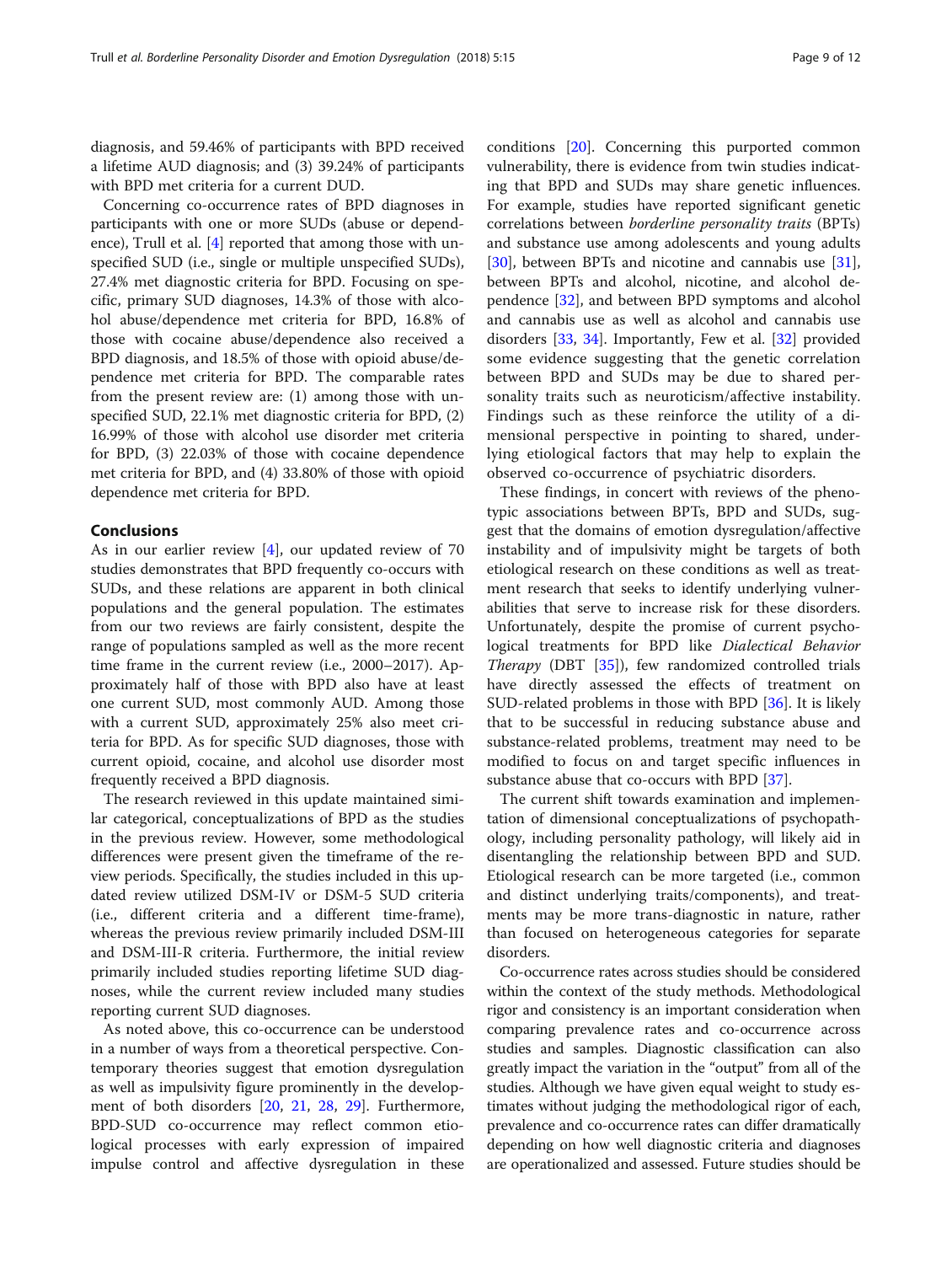<span id="page-9-0"></span>very explicit in how diagnostic criteria and diagnoses are operationalized. For instance, is impairment a necessary component for judging a diagnostic criterion to be present? NESARC prevalence rates of personality disorder and substance use disorders differed significantly when criteria with impairment versus criteria without impairment were used to calculate the prevalence of personality disorder diagnoses [11, [38\]](#page-10-0). When impairment was required for criteria to be considered for the diagnosis, the prevalence rates of PDs decreased, whereas the co-occurrence of many PDs (including BPD) and SUDs increased [11].

The question of whether SUDs are a cause or consequence of BPD cannot be answered definitively by our review of the existing research. However, because common genetic, personality, and early environmental influences predate overt substance use, it seems unlikely that PDs are simply secondary to substance use disorder. The effect of SUD on PD expression appears to be one of exacerbating PD symptomatology and, in turn, contributing to chronicity. This may be a transactional process at various levels of analysis; for instance, neuroadaptations of reward systems may occur as a result of chronic distress (associated with negative affectivity), thereby influencing the development of or risk for substance use [[39](#page-10-0)]. This has important treatment implications in that clinicians must keep in mind the challenges present when planning and implementing treatment for those with both SUD and PD. It may be the case that variations on existing treatments or even new treatments are needed for this co-occurring condition. Regardless, prospective studies are needed to address the specific onset and course of the relationship between syndromes, as well as the exact transactional and temporal nature of these associations.

#### **Endnotes**

<sup>1</sup>Carpenter, Wood, & Trull (2016) [[101\]](#page-11-0) and Tomko, Trull, Wood, & Sher (2014) [10] used the same sample but differed in how SUDs were reported (i.e. reporting an overall rate of SUDs vs. reporting more specific SUDs), so both studies were included.

 $^{2}$ Only one study reported in Table [1](#page-3-0) recruited an index sample with lifetime (rather than current) substance use disorder (Becker, Añez, Paris, & Grilo, 2010  $[61]$  $[61]$ ; the rate of BPD in that sample was 30%. Similarly, one study reported the lifetime rate of BPD in the sample (Hasin et al., 2006 [[80](#page-11-0)]), which was 19.5%. These two studies are not included in any of the calculations in this section.

<sup>3</sup>Note that we did not aggregate the specific substance use disorders for the sample reported in Carpenter, Wood, and Trull (2016) [[101](#page-11-0)] or the sample reported in Hidalgo-Mazzei et al. (2015) [\[90](#page-11-0)], since individuals may have received more than one substance use disorder diagnosis.

#### Authors' contributions

TJT, LKF, TJV, AMC, and AMW made substantial contributions to conception and design, and acquisition of data. TJT, LKF, TJV, AMC, ACH, and AMC analysis and interpretation of data; TJT, LKF, TJV, AMC, ACH, and AMC were involved in drafting portions of the manuscript and revising it critically for important intellectual content; and TJT, LKF, TJV, AMC, ACH, and AMC gave final approval of this version of the manuscript.

#### Ethics approval and consent to participate

Not applicable; review of published studies.

#### Consent for publication

Not applicable; review of published studies.

#### Competing interests

The authors declare that they have no competing interests.

#### Publisher's Note

Springer Nature remains neutral with regard to jurisdictional claims in published maps and institutional affiliations.

## Received: 10 May 2018 Accepted: 3 September 2018

#### References

- 1. Gunderson JG. Borderline personality disorder: a clinical guide. Washington, D.C.: American Psychiatric Press; 2001.
- 2. Leichsenring F, Leibing E, Kruse J, New AS, Leweke F. Borderline personality disorder. Lancet. 2011;377:74–84.
- 3. Paris J. Borderline personality disorder: a multidimensional approach. Washington DC: American Psychiatric Pub; 1994.
- 4. Trull TJ, Sher KJ, Minks-Brown C, Durbin J, Burr R. Borderline personality disorder and substance use disorders: a review and integration. Clin Psychol Rev. 2000;20:235–53.
- 5. First MB. Mutually exclusive versus co-occurring diagnostic categories: the challenge of diagnostic comorbidity. Psychopathology. 2005;38:206–10.
- 6. Lilienfeld SO, Waldman ID, Israel AC. A critical examination of the use of the term and concept of comorbidity in psychopathology research. Clin Psychol Sci Pract. 1994;1:71–83.
- 7. American Psychiatric Association. Diagnostic and statistical manual of mental disorders. 5th ed. Arlington: American Psychiatric Publishing; 2013.
- 8. Widiger TA, Trull TJ. Borderline and narcissistic personality disorders. In: Adams H, Sutker P, editors. Comprehensive handbook of psychopathology. 2nd ed. New York: Plenum; 1993. p. 371–94.
- 9. Lenzenweger M, Lane M, Loranger A, Kessler R. Personality disorders in the National Comorbidity Survey Replication. Biol Psychiatry. 2007;62:553–64.
- 10. Tomko RL, Trull TJ, Wood PK, Sher KJ. Characteristics of borderline personality disorder in a community sample: comorbidity, treatment utilization, and general functioning. J Personal Disord. 2014;28(5):734–50.
- 11. Trull TJ, Jahng S, Tomko RL, Wood PK, Sher KJ. Revised NESARC personality disorder diagnoses: gender, prevalence, and comorbidity with substance dependence disorders. J Personal Disord. 2010;24(4):412–26.
- 12. Widiger TA. Dimensional models of personality disorder. World Psychiatry. 2007;6:79–83.
- 13. Clark LA. Assessment and diagnosis of personality disorder: perennial issues and an emerging reconceptualization. Annu Rev Psychol. 2007;58:227–57.
- 14. Widiger TA, Trull TJ. Plate tectonics in the classification of personality disorder. Am Psychol. 2007;62:71–83.
- 15. Saulsman LM, Page AC. The five-factor model and personality disorder empirical literature: a meta-analytic review. Clin Psychol Rev. 2004;23: 1055–85.
- 16. Kernberg O. Severe personality disorders. New Haven: Yale University Press; 1984.
- 17. Millon T. Disorders of personality: DSM-III Axis II. New York: Wiley; 1981.
- 18. Dulit RA, Fyer MR, Haas GL, Sullivan T, Frances AJ. Substance use in borderline personality disorder. Am J Psyc. 1990;147:1002–7.
- 19. Grilo CM, Martino S, Walker ML, Becker DF. Controlled study of psychiatric comorbidity in psychiatrically hospitalized young adults with substance use disorders. Am J Psyc. 1997;154:1305–7.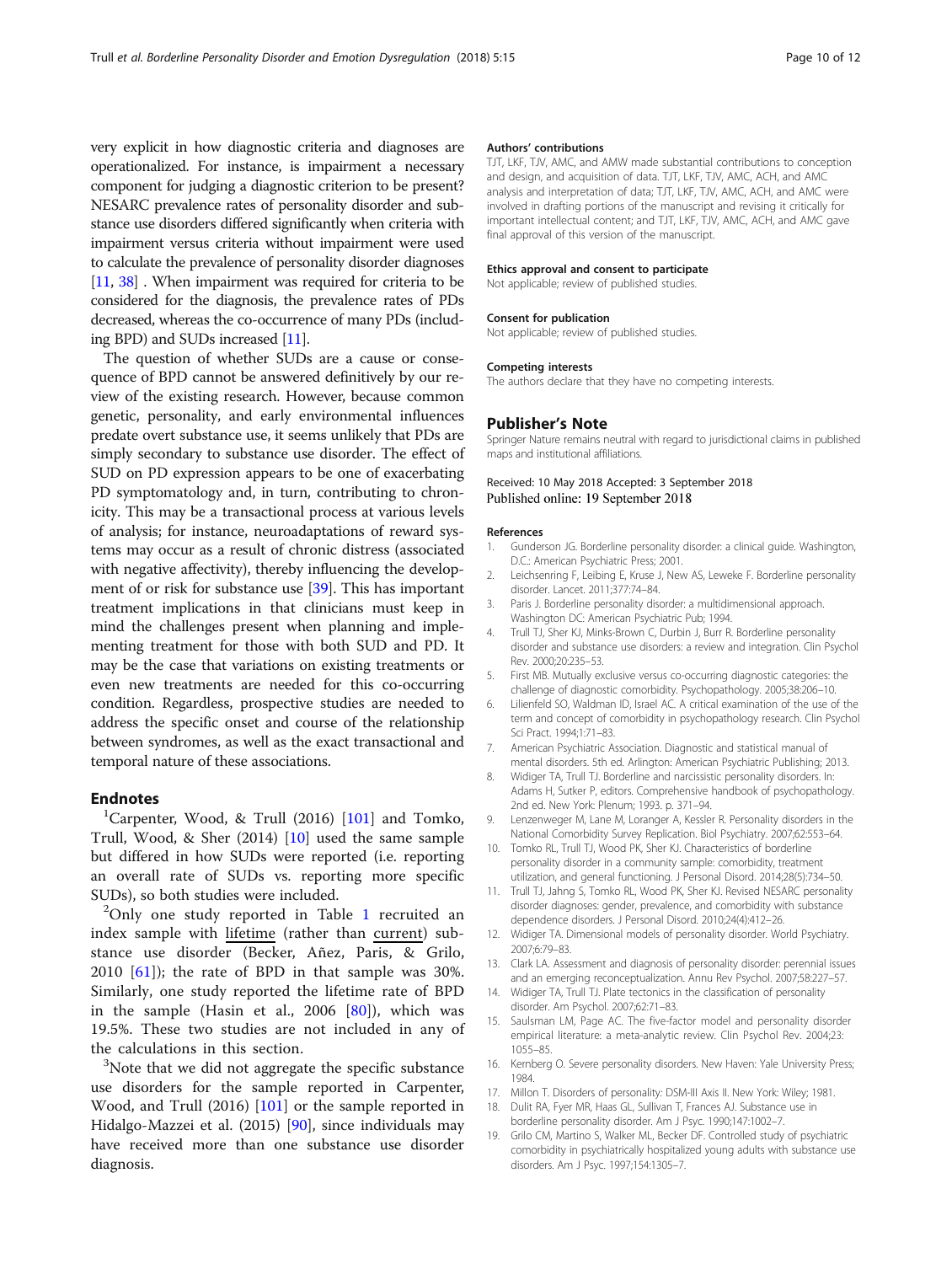- <span id="page-10-0"></span>20. Littlefield AK, Sher KJ. Personality and substance use disorders. In: Sher KJ, editor. Oxford handbook of substance use disorders, vol. 1. New York: Oxford; 2016. p. 351–74.
- 21. Conrod P, Nikolaou K. Annual research review: on the developmental neuropsychology of substance use disorders. J Child Psychol Psychiatry. 2016;57:371–94.
- 22. Kwako LE, Momenan R, Litten RZ, Koob GF, Goldman D. Addictions neuroclinical assessment: a neuroscience-based framework for addictive disorders. Biol Psychiatry. 2016;80:179–89.
- 23. Cooper ML, Kuntsche E, Levitt A, Barber LL, Wolf S. Motivational models of substance use: a review of theory and research on motives for using alcohol, marijuana, and tobacco. In: Sher KJ, editor. The Oxford handbook of substance use disorders, vol. 1. New York: Oxford; 2016. p. 375–421.
- 24. Litten RZ, Ryan ML, Falk DE, Reilly M, Fertig JB, Koob GF. Heterogeneity of alcohol use disorder: understanding mechanisms to advance personalized treatment. Alc Clin Exp Res. 2015;39:579–84.
- 25. Trull TJ, Solhan MB, Brown WC, Tomko RL, Schaefer L, McLaughlin KD, Jahng S. Substance use disorders and personality disorders. In: Sher KJ, editor. The Oxford handbook of substance use disorders, vol. 2. New York: Oxford; 2016. p. 116–48.
- 26. Moher D, Liberati A, Tetzlaff J, Altman DG. Preferred reporting items for systematic reviews and meta-analyses: the PRISMA statement. PLoS Med. 2009;6(7):e1000097.
- 27. Tadić A, Wagner S, Hoch J, Başkaya Ö, von Cube R, Skaletz C, …, Dahmen N. Gender differences in axis I and axis II comorbidity in patients with borderline personality disorder. Psychopathology 2009;42:257–263.
- 28. Crowell SE, Beauchaine TP, Linehan MM. A biosocial developmental model of borderline personality: elaborating and extending Linehan's theory. Psychol Bull. 2009;135:495–510.
- 29. Gunderson JG, Fruzzetti A, Unruh B, Choi-Kain L. Competing theories of borderline personality disorder. J Personal Disord. 2018;32:148–67.
- 30. Bornovalova MA, Hicks BM, Iacono WG, McGue M. Longitudinal twin study of borderline personality disorder traits and substance use in adolescence: developmental change, reciprocal effects, and genetic and environmental influences. PD:TRT. 2013;4:23–32.
- 31. Distel MA, Trull TJ, de Moor MM, Vink JM, Geels LM, van Beek JH, et al. Borderline personality traits and substance use: genetic factors underlie the association with smoking and ever use of cannabis, but not with high alcohol consumption. J Personal Disord. 2012;26:867–79.
- 32. Few LR, Grant JD, Trull TJ, Statham DJ, Martin NG, Lynskey MT, Agrawal A. Genetic variation in personality traits explains genetic overlap between borderline personality features and substance use disorders. Addiction. 2014;109:2118–27.
- 33. Long EC, Aggen SH, Neale MC, Knudsen G, Krueger RF, South SC, et al. The association between personality disorders with alcohol use and misuse: a population-based twin study. Drug Alc Dep. 2017;174:171–80.
- 34. Gillespie NA, Aggen SH, Neale MC, Knudsen GP, Krueger RF, South SC, et al. Associations between personality disorders and cannabis use and cannabis use disorder: a population-based twin study. Addiction. 2018; [https://doi.](https://doi.org/10.1111/add.14209) [org/10.1111/add.14209](https://doi.org/10.1111/add.14209).
- 35. Linehan M. Cognitive-behavioral treatment of borderline personality disorder. New York: Guilford press; 1993.
- 36. Lee NK, Cameron J, Jenner L. A systematic review of interventions for cooccurring substance use and borderline personality disorders. Drug Alc Rev. 2015;34:663–72.
- 37. Dimeff LA, Linehan MM. Dialectical behavior therapy for substance abusers. Addict Sci Clin Prac. 2008;4:39–47.
- 38. Grant BF, Stinson FS, Dawson DA, Chou SP, Ruan WJ, Pickering RP. Cooccurrence of 12-month alcohol and drug use disorders and personality disorders in the United States. Arch Gen Psychiatry. 2004;61:361–8.
- 39. Brady KT, Sinha R. Co-occurring mental and substance use disorders: the neurobiological effects of chronic stress. Am J Psychiatry. 2005;162:1483–93.
- 40. Anestis MD, Gratz KL, Bagge CL, Tull MT. The interactive role of distress tolerance and borderline personality disorder in suicide attempts among substance users in residential treatment. Compr Psychiatry. 2012;53:1208–16.
- 41. Bardeen JR, Dixon-Gordon KL, Tull MT, Lyons JA, Gratz KL. An investigation of the relationship between borderline personality disorder and cocainerelated attentional bias following trauma cue exposure: the moderating role of gender. Compr Psychiatry. 2014;55:113–22.
- 42. Bornovalova MA, Gratz KL, Daughters SB, Nick B, Delany-Brumsey A, Lynch TR, et al. A multi- modal assessment of the relationship between emotion

dysregulation and borderline personality disorder among inner-city substance users in residential treatment. J Psychiatr Res. 2008;42:717–26.

- 43. Bottlender M, Preuss UW, Soyka M. Association of personality disorders with type a and type B alcoholics. Eur Arch Psychiatry Clin Neurosci. 2006;256:55–61.
- 44. Dixon-Gordon KL, Tull MT, Gratz KL. Self-injurious behaviors in posttraumatic stress disorder: an examination of potential moderators. J Affect Disord. 2014;166:359–67. [https://doi.org/10.1016/j.jad.2014.05.033.](https://doi.org/10.1016/j.jad.2014.05.033)
- 45. Dunsieth NW, Nelson EB, Brusman-Lovins LA, Holcomb JL, Beckman D, Welge JA, et al. Psychiatric and legal features of 113 men convicted of sexual offenses. J Clin Psychiatry. 2004;65:293–300.
- 46. Gonzalez C. Screening for personality disorder in drug and alcohol dependence. Psychiatry Res. 2014;217:121–3.
- 47. Gratz KL, Tull MT. The relationship between emotion dysregulation and deliberate self-harm among inpatients with substance use disorders. Cogn Ther Res. 2010;34:544–53.
- 48. Kopetz C, Pickover A, Magidson JF, Richards JM, Iwamoto D, Lejuez CW. Gender and social rejection as risk factors for engaging in risky sexual behavior among crack/cocaine users. Prev Sci. 2014;15:376–84.
- 49. Krieger DM, Benzano D, Reppold CT, Fialho PO, Pires GB, Terra MB. Personality disorder and substance related disorders: a six-month follow-up study with a Brazilian sample. J Bras Psiquiatr. 2016;65:127–34. [https://doi.](https://doi.org/10.1590/0047-2085000000113) [org/10.1590/0047-2085000000113](https://doi.org/10.1590/0047-2085000000113).
- 50. Modestin J, Matutat B, Wurmle O. Antecedents of opioid dependence and personality dis- order: attention-deficit/hyperactivity disorder and conduct disorder. Eur Arch Psychiatry Clin Neurosci. 2001;251:42–7.
- 51. Preuss UW, Koller G, Bondy B, Bahlmann M, Soyka M. Impulsive traits and 5- HT2A receptor promoter polymorphism in alcohol dependents: possible association but no influence of personality disorders. Neuropsychobiology. 2001;43:186–91.
- 52. Ross S, Dermatis H, Levounis P, Galanter M. A comparison between dually diagnosed inpatients with and without Axis II comorbidity and the relationship to treatment outcome. Am J Drug Alcohol Abuse. 2003;29:263–79.
- 53. Tull MT, Gratz KL, Weiss NH. Exploring associations between borderline personality disorder, crack/cocaine dependence, gender, and risky sexual behavior among substance-dependent inpatients. Person Disord Theory Res Treatment. 2011;2:209.
- 54. Vergara-Moragues E, González-Saiz F, Lozano OM, García AV. Psychiatric profile of three-month retention in cocaine-dependent patients treated in a therapeutic community. J Stud Alcohol Drugs. 2013;74:452.
- 55. Webber TA, Kiselica AM, Arango A, Rojas E, Neale MC, Mornovalova MA. Unidirectionality between borderline personality disorder traits and psychopathology in a residential addictions sample: a short-term longitudinal study. J Personal Disord. 2015;29:755–70. [https://doi.org/10.](https://doi.org/10.1521/pedi_2014_28_172) [1521/pedi\\_2014\\_28\\_172.](https://doi.org/10.1521/pedi_2014_28_172)
- 56. Yang M, Liao Y, Wang Q, Chawarski MC, Hao W. Profiles of psychiatric disorders among heroin dependent individuals in Changsha, China. Drug Alcohol Depend. 2015;149:272–9. [https://doi.org/10.1016/j.drugalcdep.2015.01.028.](https://doi.org/10.1016/j.drugalcdep.2015.01.028)
- 57. Zikos E, Gill KJ, Charney DA. Personality disorders among alcoholic outpatients: prevalence and course in treatment. Can J Psychiatr. 2010;55:65–73.
- 58. Ball SA. Comparing individual therapies for personality disordered opioid dependent patients. J Personal Disord. 2007;21:305–21.
- 59. Ball SA, Cecero JJ. Addicted patients with personality disorders: traits, schemas, and presenting problems. J Personal Disord. 2001;15:72–83.
- 60. Barral C, Daigre C, Bachiller D, Calvo N, Ros-Cucurull E, Gancedo B, Grau-López L, Ferrer M, Casas M, Roncero C. Severity factors associated with borderline personality disorders among misusers in an outpatient sample in Spain. J Addict Dis. 2017;36:93–6.
- 61. Becker DF, Añez LM, Paris M, Grilo CM. Exploratory factor analysis of borderline personality disorder criteria in monolingual Hispanic outpatients with substance use disorders. Psychiatry Res. 2010;178:305–8.
- 62. Casadio P, Olivoni D, Ferrari B, Pintori C, Speranza E, Bosi M, Belli V, Baruzzi L, Pantieri P, Ragazzini G, Rivola F, Atti AR. Personality disorders in addiction outpatients: prevalence and effects on psychosocial functioning. Subst Abuse. 2014;8:17.
- 63. Dammann G, Gerber H, Denier N, Schmid O, Huber C, Riecher-Rossler A, et al. The influence of comorbid personality disorder on patients in heroinassisted treatment: Pilot data on clinical outcome. Heroin Addict Relat Clin Prob. 2017; in press
- 64. DeMarce JM, Lash SJ, Parker JD, Burke RS, Grambow SC. Validity of the structured clinical interview for DSM-IV among veterans seeking treatment for substance use disorders. Int J Ment Heal Addict. 2013;11:546–56.